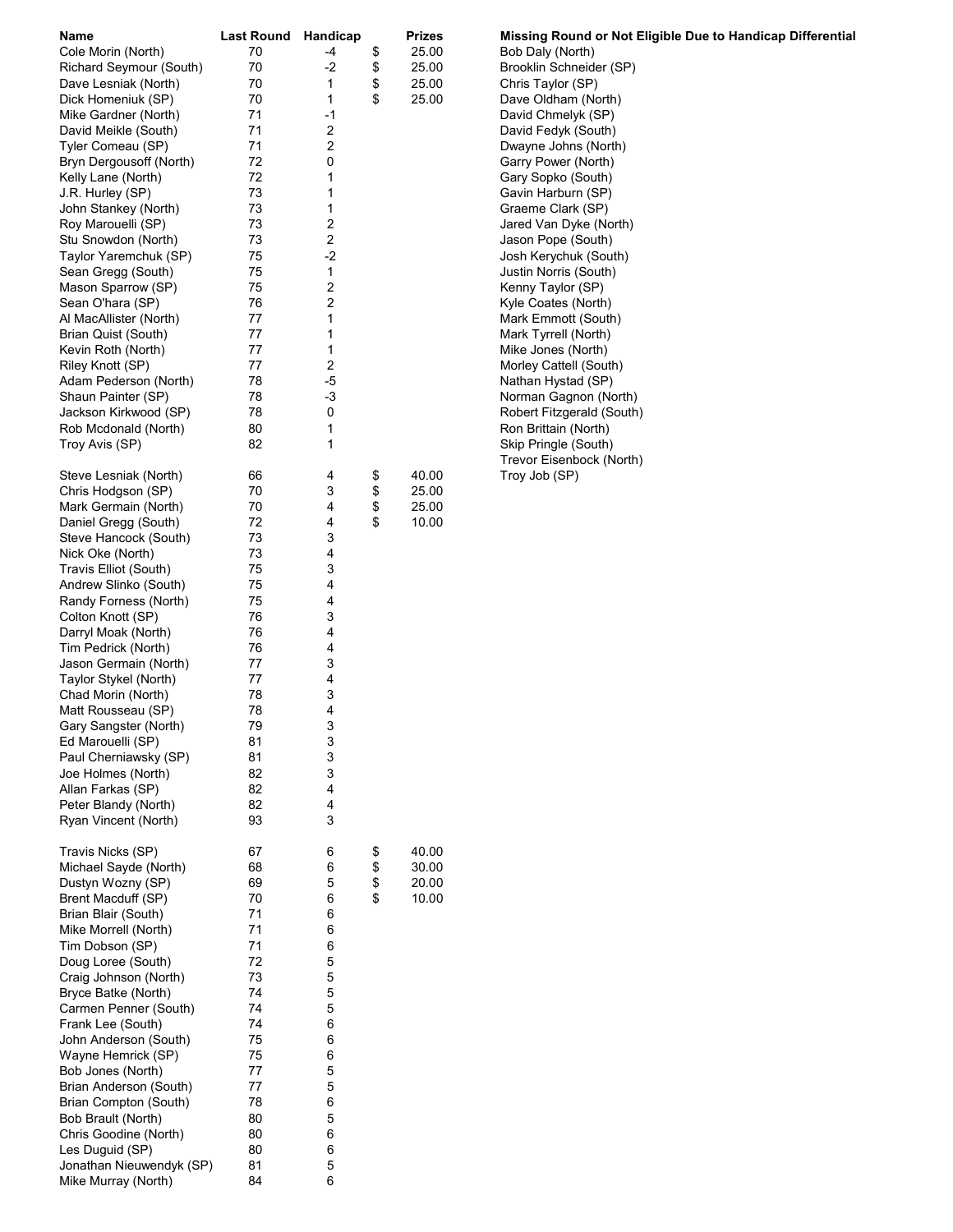| Larry Cantera (South)<br>Nicholas Janmohamed (Nor<br>John Morency (North)<br>Bruce Dreany (North)<br>Brad Mccallum (North)<br>Brendan McCarthy (North)<br>Ryan Kruper (SP)<br>Doug Moak (North)<br>Wayne Mullaly (South)<br>Wade Babiuk (SP)<br>Jack Dearmond (North)<br>Darcy Hafso (North)<br>Gord Scade (North)<br>Kevin Pyne (South)<br>Murray Kozak (North)<br>Santosh GC (South)<br>Andrew Straughan (North)<br>Mason Negraiff (North)<br>Doug Robertson (North)<br><b>Brett Mugford (South)</b><br>Egbert Stang (North)<br>Bill McGowan (South)<br>John Mcgowan (South)<br>Michael Gagnon (SP)<br>Nick Zapf (SP)<br>Jim Dayman (South)<br>Danen Daniel (South)<br>Doug Johnston (South)<br>Jeff Weaver (SP)<br>Marvin Beyer (North)<br>Mike Krumm (South)<br>Mike Michielin (SP) | 67<br>67<br>68<br>69<br>69<br>70<br>70<br>71<br>72<br>72<br>73<br>73<br>74<br>74<br>74<br>74<br>75<br>75<br>76<br>77<br>77<br>77<br>77<br>77<br>79<br>79<br>80<br>82<br>83<br>84<br>89<br>90 | 7<br>7<br>8<br>8<br>9<br>7<br>8<br>7<br>7<br>9<br>8<br>9<br>7<br>7<br>9<br>9<br>8<br>8<br>7<br>7<br>8<br>9<br>9<br>9<br>8<br>9<br>9<br>8<br>9<br>9<br>9<br>9 | \$<br>\$<br>\$<br>\$<br>\$ | 35.00<br>35.00<br>20.00<br>5.00<br>5.00 |
|-----------------------------------------------------------------------------------------------------------------------------------------------------------------------------------------------------------------------------------------------------------------------------------------------------------------------------------------------------------------------------------------------------------------------------------------------------------------------------------------------------------------------------------------------------------------------------------------------------------------------------------------------------------------------------------------------------------------------------------------------------------------------------------------|----------------------------------------------------------------------------------------------------------------------------------------------------------------------------------------------|--------------------------------------------------------------------------------------------------------------------------------------------------------------|----------------------------|-----------------------------------------|
| Jay Souder (SP)<br>Ross Horton (SP)<br>Vance Vierath (North)<br>Scott Gabriel (North)<br>Brett Heddle (North)<br>Miles Miller (North)<br>Merv Brown (North)<br>Taylor Orlesky (SP)<br>Justin Nieuwendyk (SP)<br>Dale Zemlak (South)<br>Greg Legrand (North)<br>David Kinnee (SP)<br>Ken Fullbrook (North)<br>Jerry Shieron (South)<br>Rich Bayley (SP)<br>Ryan Silveira (SP)<br>Ben Christie (SP)<br>Justin Salt (South)<br>Bruce Macneil (SP)                                                                                                                                                                                                                                                                                                                                          | 67<br>68<br>69<br>70<br>71<br>72<br>72<br>74<br>74<br>75<br>75<br>79<br>79<br>82<br>84<br>84<br>84<br>86<br>88                                                                               | 12<br>10<br>10<br>12<br>12<br>10<br>11<br>11<br>12<br>11<br>12<br>10<br>10<br>10<br>10<br>10<br>12<br>12<br>11                                               | \$<br>\$<br>\$<br>\$       | 40.00<br>30.00<br>20.00<br>10.00        |
| Mykel Cazes (South)<br>Mark Caskenette (North)<br>Mark Wahl (North)<br>Brandon Ewchuck (North)<br>Eric Roem (North)<br>Bill Jamieson (South)<br>Ken James (South)<br>Brad Bedyk (North)<br>Richard Spence (North)<br>Tyson Klassen (North)<br>Liam Job (SP)<br>Tanner Kendall (North)<br>Sean Comeault (SP)<br>Gord Koehler (North)<br>Adam Groshko (South)<br>James Gospodyn (South)<br>Cory Petersen (SP)<br>Rob Drescher (North)<br>Boyd Kyncl (South)<br>Devon Lewandoski (North)                                                                                                                                                                                                                                                                                                   | 66<br>68<br>69<br>70<br>70<br>71<br>75<br>75<br>76<br>76<br>77<br>77<br>77<br>78<br>79<br>79<br>79<br>80<br>82<br>82                                                                         | 14<br>15<br>14<br>14<br>14<br>14<br>13<br>16<br>15<br>15<br>13<br>13<br>18<br>13<br>13<br>13<br>17<br>18<br>15<br>18                                         | \$<br>\$<br>\$<br>\$<br>\$ | 40.00<br>30.00<br>20.00<br>5.00<br>5.00 |